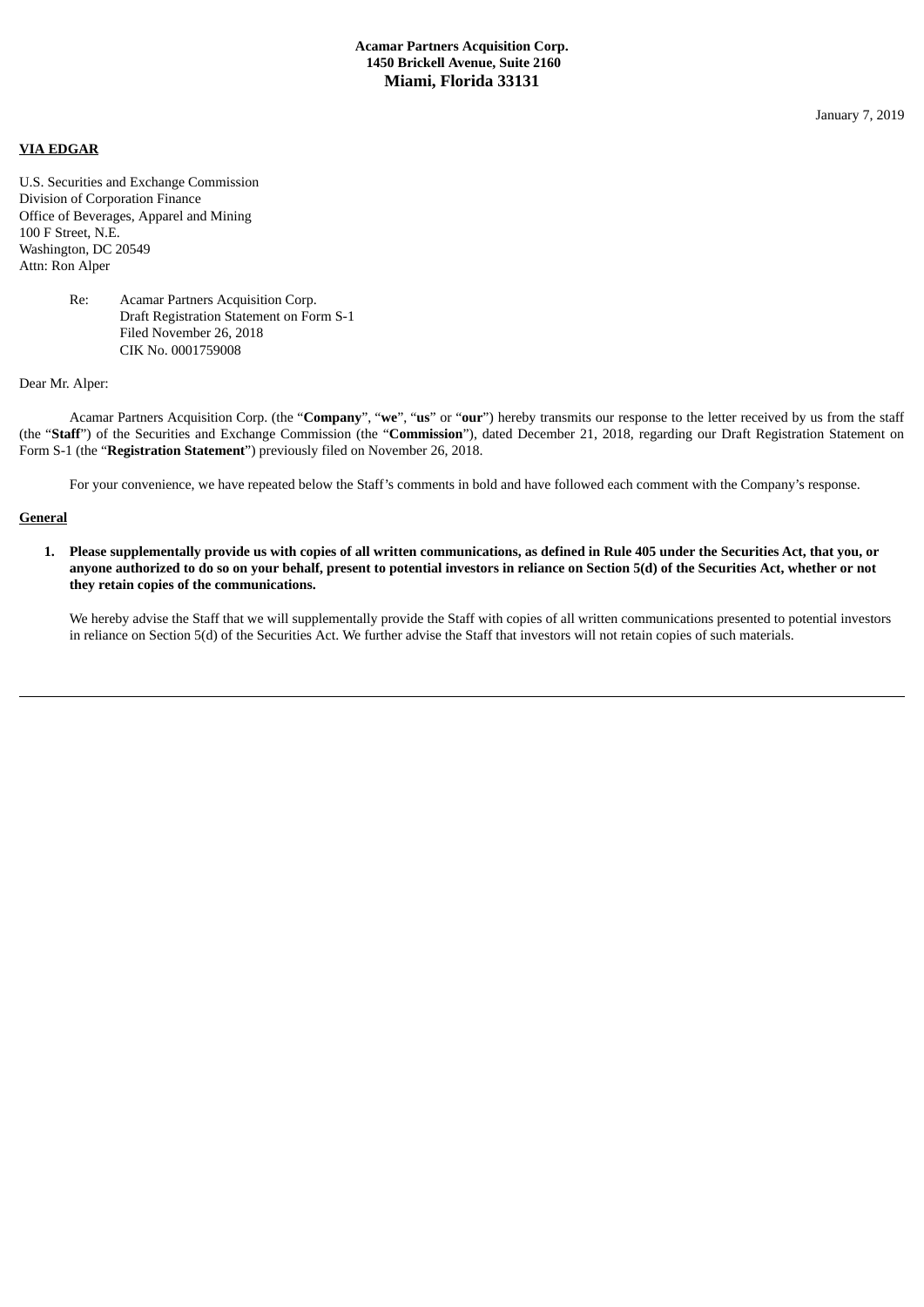2. We note the last risk factor on page 37. Please revise where appropriate to disclose whether you will voluntarily comply with the Nasdaq **listing standards for blank check companies and allow investors to redeem if you become delisted.**

We have revised the disclosure on page 23 to clarify that, if we become delisted, we intend to allow investors to redeem their public shares in the same manner as if we maintained such listing.

### **Risk Factors, page 33**

3. We note your disclosure on page 146 that the tax consequences relating to the securities are "not clear under current tax law." If material, **please add a risk factor to describe tax uncertainties investors will encounter in the offering.**

We believe that these tax uncertainties are not material, and therefore we have not added a risk factor to describe any tax uncertainties.

4. We note that your Risk Factors description of the exclusive forum provision does not address the District of Delaware carve-out described **under "Exclusive Forum For Certain Lawsuits" on page 140. Please revise to reconcile the inconsistency.**

We have revised this risk factor in response to the Staff's comment.

## **Exclusive Forum For Certain Lawsuits, page 139**

5. We note your disclosure regarding the selection of the Court of Chancery in the State of Delaware or the federal district court for the District of Delaware for certain claims. Please revise to clarify whether this provision applies to actions arising under the Securities Act. In that regard, we note that your disclosure describes exclusive forum in the federal district court for the District of Delaware for actions "for which the Court of Chancery does not have subject matter jurisdiction, including, without limitation, any action arising under the federal securities laws." However, Section 22 of the Securities Act creates concurrent jurisdiction for federal and state courts over all suits brought to enforce any duty or liability created by the Securities Act or the rules and regulations thereunder. Please ensure that the exclusive forum **provision in the governing document also includes this clarification.**

We have revised the disclosure on page 141 in response to the Staff's comment and confirm that the exclusive forum provision in our governing document will also include this clarification.